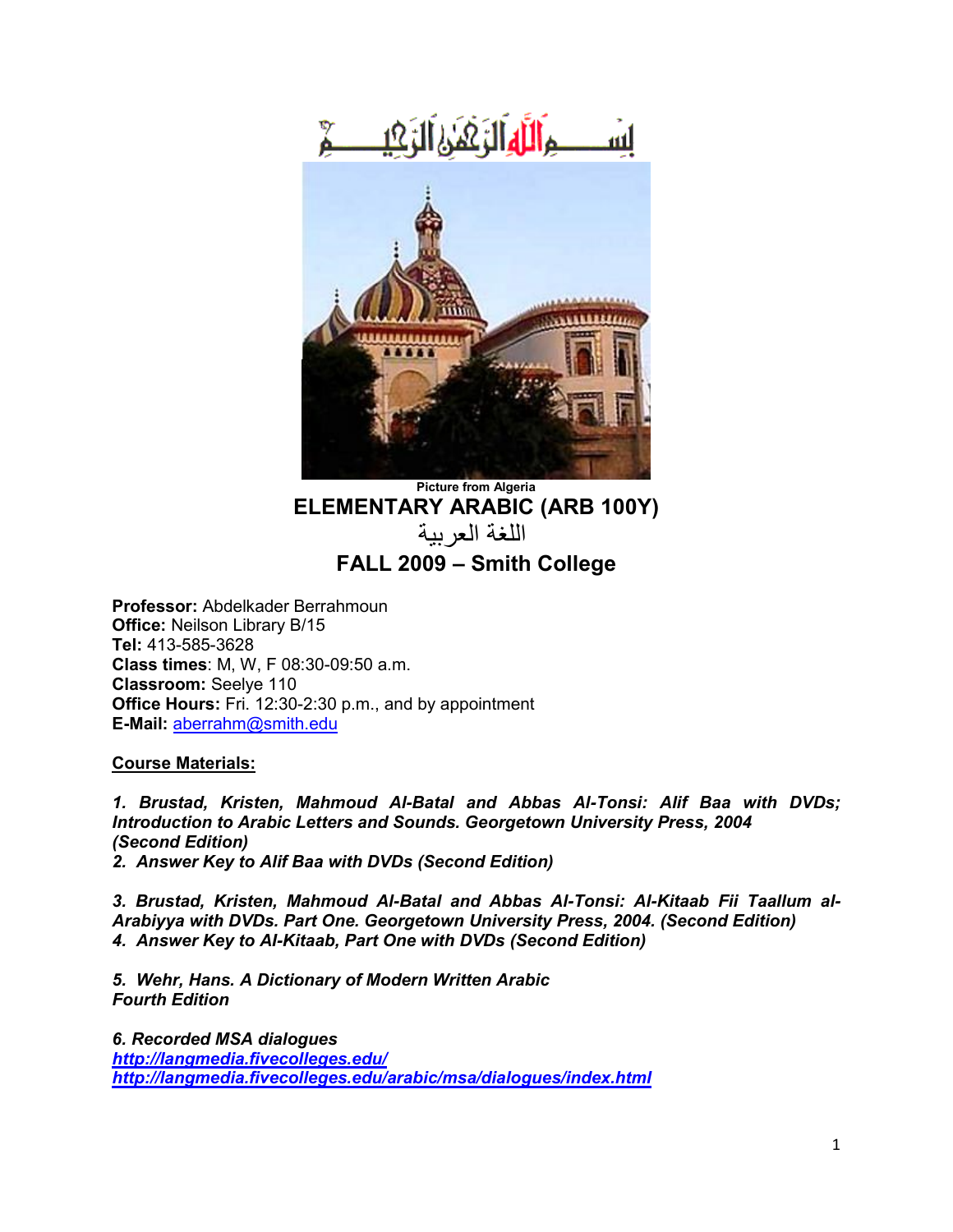# **Course Description:**

This course is designed for students with no previous knowledge, or very limited knowledge of the Arabic language. It is a yearlong course that focuses on the four communication skills (listening, speaking, reading and writing) of the Modern Standard Arabic (MSA).

Beginning with a study of Arabic script, sound and writing systems, we will complete the study of the Elementary Arabic book sequence by the end of the academic year. Our central tasks will be building vocabularies and mastering basic grammatical structures. We'll also stress training in reading and writing Arabic sentences and in enhancing spoken skills necessary for a variety of daily activities. As the course progresses, more emphasis will fall on assimilating the language for more complex communicative purposes related to describing self, family members, career plans, and abstract matters like personal feelings and decisions.

# **Credits**

4 credits

# **Course Objectives:**

Upon completion of Arabic 100Y, you will, هللا شاء إن, have reached **Novice-High** to **Intermediate-Low** proficiency in Arabic, which means that you will be able to:

- 1. Recognize the letters of the Arabic alphabet, to acquire a good pronunciation of basic sounds, and understand the development of the Arabic Writing System.
- 2. Be able to read texts on familiar topics and understand the main ideas without using the dictionary, and have confidence in your ability to guess the meaning of new words from context.
- 3. Be able to speak about yourselves and your environment, carry out basic transactions related to daily life orally and in writing, and initiate and sustain conversations on a number of topics.
- 4. Be able to write brief compositions in Modern Standard Arabic such as your past studies and work experience.
- 5. Be able to understand many aspects of Arab culture, such as customs and traditions, family life, education systems, and many dealings that take place in contemporary Arab culture.

## **Course Language:**

By the end of the semester we will be conducting most class activities in Arabic. As we learn more vocabulary and grammar it will be possible to ask and answer most of your questions in Arabic. We will be doing many small-group activities in class; it is extremely important to do these activities without using English. Repeated use of English in class during class activities will result in a lower participation grade for the class.

## **Course Requirements and Grade: (No satisfactory/unsatisfactory grades)**

| <b>Attendance and Tardiness</b>    | 20% |
|------------------------------------|-----|
| <b>Participation</b>               | 10% |
| <b>Homework and Preparation</b>    | 25% |
| Quizzes                            | 15% |
| <b>Skits/Video Podcast Project</b> | 10% |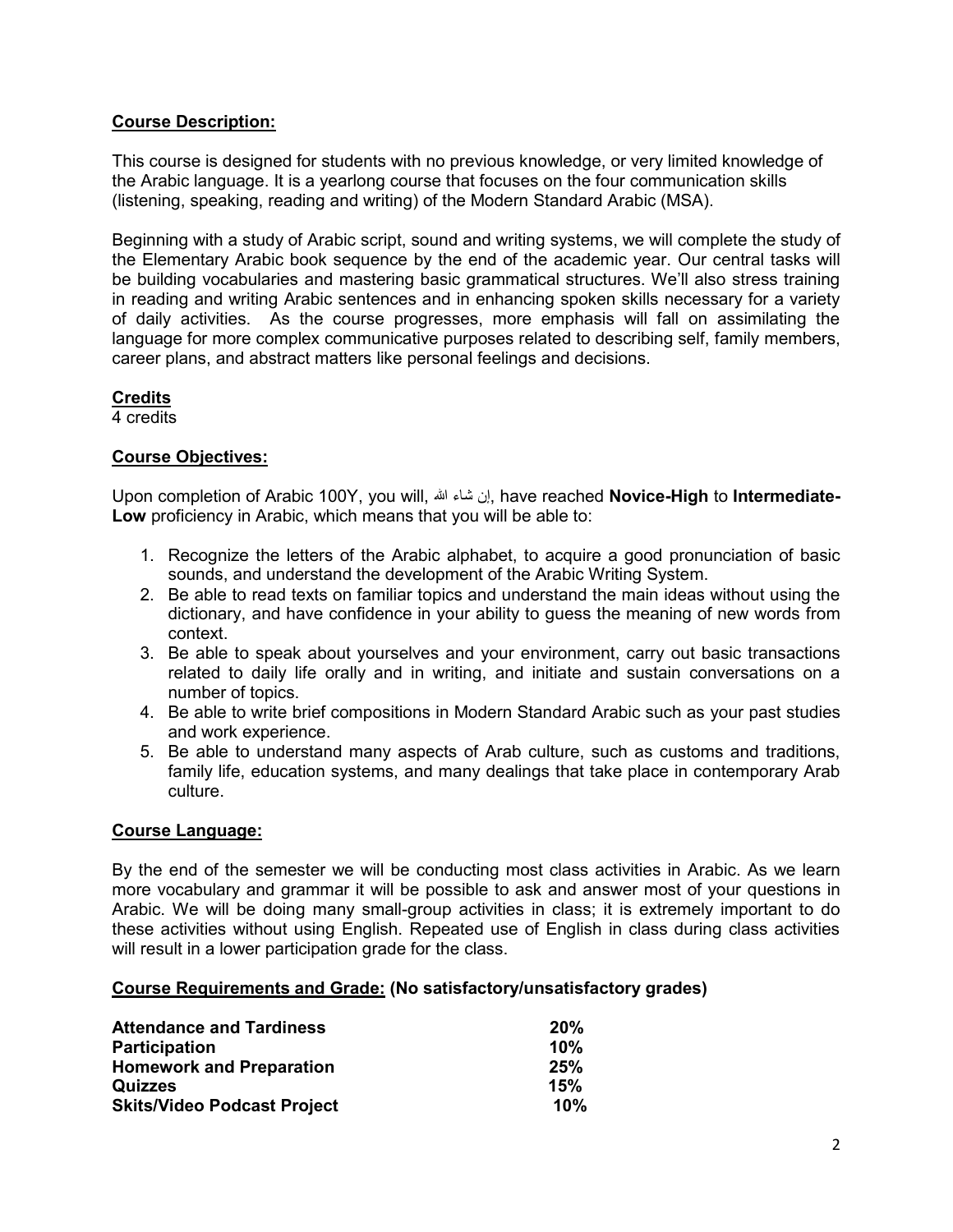| <b>Final Oral Interview</b>     | $2.5\%$ |
|---------------------------------|---------|
| <b>Final Writing Assignment</b> | 2.5%    |
| <b>Final Exam</b>               | 15%     |

This is a **one-year** course. No credit is granted for one semester only.

### 1. Attendance and Tardiness (20%):

You are allowed **three unexcused absences** throughout the semester. Beyond this allowed limit, there will be **one percentage point deduction from your final grade for every unexcused absence.** An excused absence means a written note from the appropriate office (doctor, coach, dean) justifying the absence. Please inform your professor of absence as soon as possible before--not after--the class you will miss.

You can earn extra credit by not using up your allotted absences. You will receive 3 extra credits at the end of this course if you were not absent at all, 2 if you were absent once, and 1 if you were absent twice.

## 2. Participation (10%):

Participation is a key component of this class. You must come prepared to participate fully in class activities. This means listening to DVDs/online material and learning new vocabulary and structure so that you can **actively** use them in class.

### 3. Homework Assignments and Preparation (25%):

**The philosophy of this course is that material is rarely introduced to the student "cold"; in other words, the majority of class time will be devoted to practice as opposed to explanation**. It is thus **essential** that you come to class prepared.

There will be written assignments due **every class at the beginning of class.** You are expected to turn these assignments in **on time**. For each assignment **please include the date that it is due as well as the lesson, exercise, and page number.** You are allowed **three free late submissions.** After that, late homework assignments will be accepted and checked but **will not be given any credit**. You are encouraged to study and work on homework assignments together, with the stipulation that everyone must submit her/his own individual paper. Please hand in homework written out on **a separate sheet of paper.** Pages xeroxed out of the book, unless stated otherwise, will not be accepted.

Homework assignments will be graded on a scale from 1 to 4 (4=excellent, 3=very good, 2= good but not your best effort, 1= poor or sloppy work). You will be graded on the overall quality of your work, not on the number of correct or incorrect answers.

If "see me" or something to that effect is written on your homework, it is your responsibility either to make an appointment to see your professor or to come during office hours ASAP. You will not receive credit for that particular homework until we have met.

If "revise" is written on your homework, please make corrections where your professor has indicated in order to receive credit. **You have one week from the original due date to make revisions**. **You will not receive any credit for your homework until you have made the requested revisions.**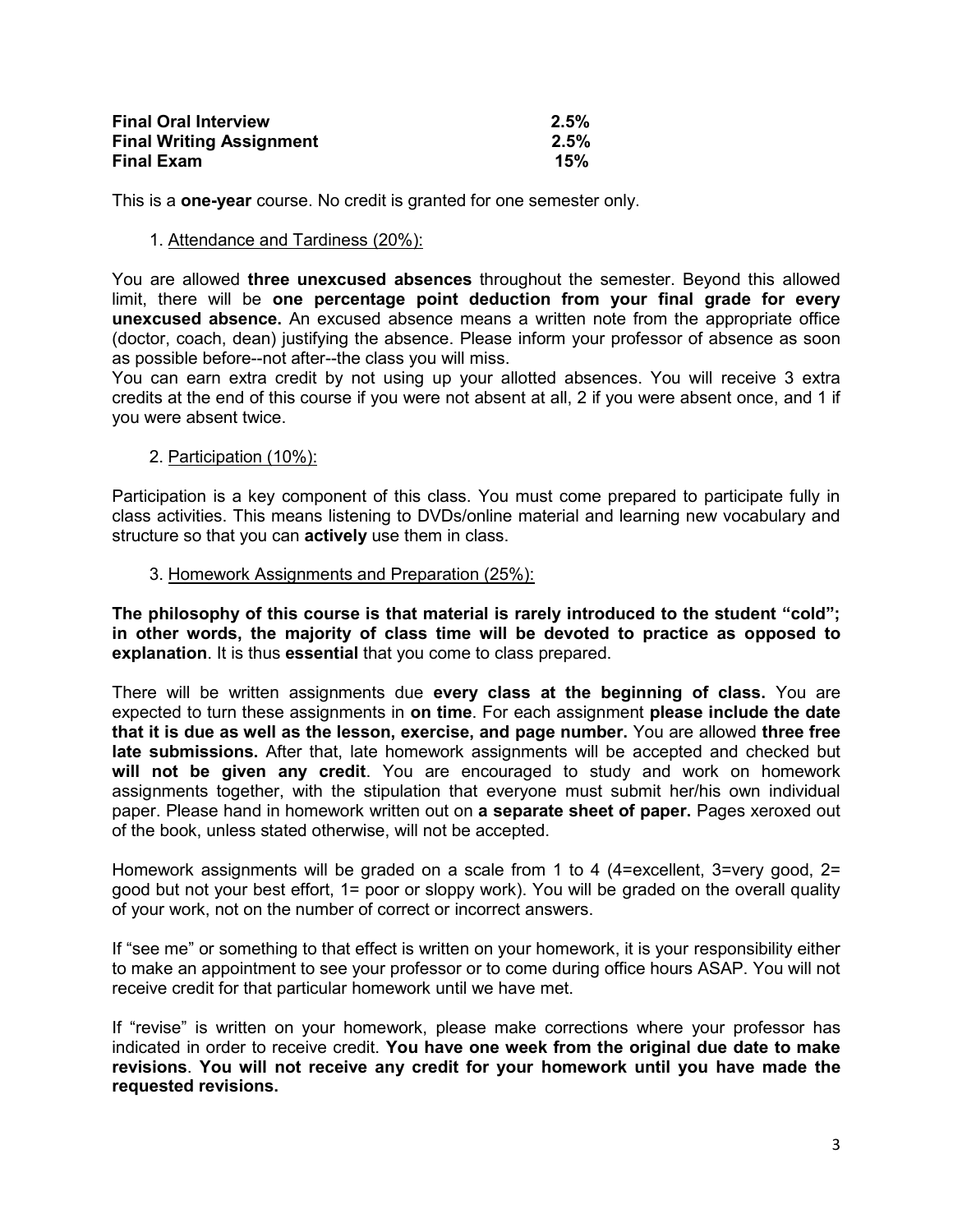## **How to prepare for class**

Listening: it is essential for you to use the DVDs extensively to listen to vocabulary, text and grammar as part of preparing for class. Listen and repeat as many times as you can.

## **Vocabulary**

When preparing new vocabulary for class, you are expected to listen to the vocabulary and repeat it several times so that your pronunciation will be accurate. Practice the word until you can say it easily. To remember the meaning of the new words it helps to use them in your own sentences and to study in groups. It does not help to write the English word or to use the vocabulary lists in the book to memorize these words. All the vocabulary in this book is recycled constantly throughout the drills, therefore it helps to pay close attention to them as you do them, i.e. make sure that you understand completely all of the sentences in the drills. They are designed not only to help you learn the new vocabulary but to review the old vocabulary as well.

## Grammar

**There will be very little grammar explanation given during class time.** Prepare the grammar by actively reading the explanation, memorizing material in charts and preparing drills assigned. One of the best ways to check if you have understood the grammar is to read the examples given and make sure you understand them. If after preparing in this way you still have questions, you may ask them before or at the beginning of class.

Class time is short so we need to spend it doing activities that will help you internalize and learn to actively use the vocabulary and grammatical structures we are studying.

### 4. Quizzes (15%):

There will be a short quiz (15-20 minutes each) more or less every week. There are no makeup quizzes or exams. Your lowest quiz grade will be dropped.

### 5. Skits and Video Podcast Project: (10%)

You will be asked to create skits with a partner and make one video podcast project. You are expected to have **two** of these skits/presentations. You will be notified of the dates in advance.

### 6. Final Oral Interview: (2.5%)

As part of the final assessment for the course, you will have a 10-15 minute oral interview in Arabic in which you will be asked to talk about aspects of your academic and social life using the vocabulary and structures you have learned throughout the semester.

### 7. Final Writing Assignment: (2.5%)

### 8. Arabic Language Academy Award Competition (15%)

To convert points to letter grades, follow this chart:

| A 94-100 | $C+77-79$     | D- 60-62 |
|----------|---------------|----------|
| A-90-93  | $C.73-76$     | F 0-59   |
| B+ 87-89 | $C - 70 - 72$ |          |
| B 83-86  | D+ 66-69      |          |
| B-80-82  | D 63-65       |          |